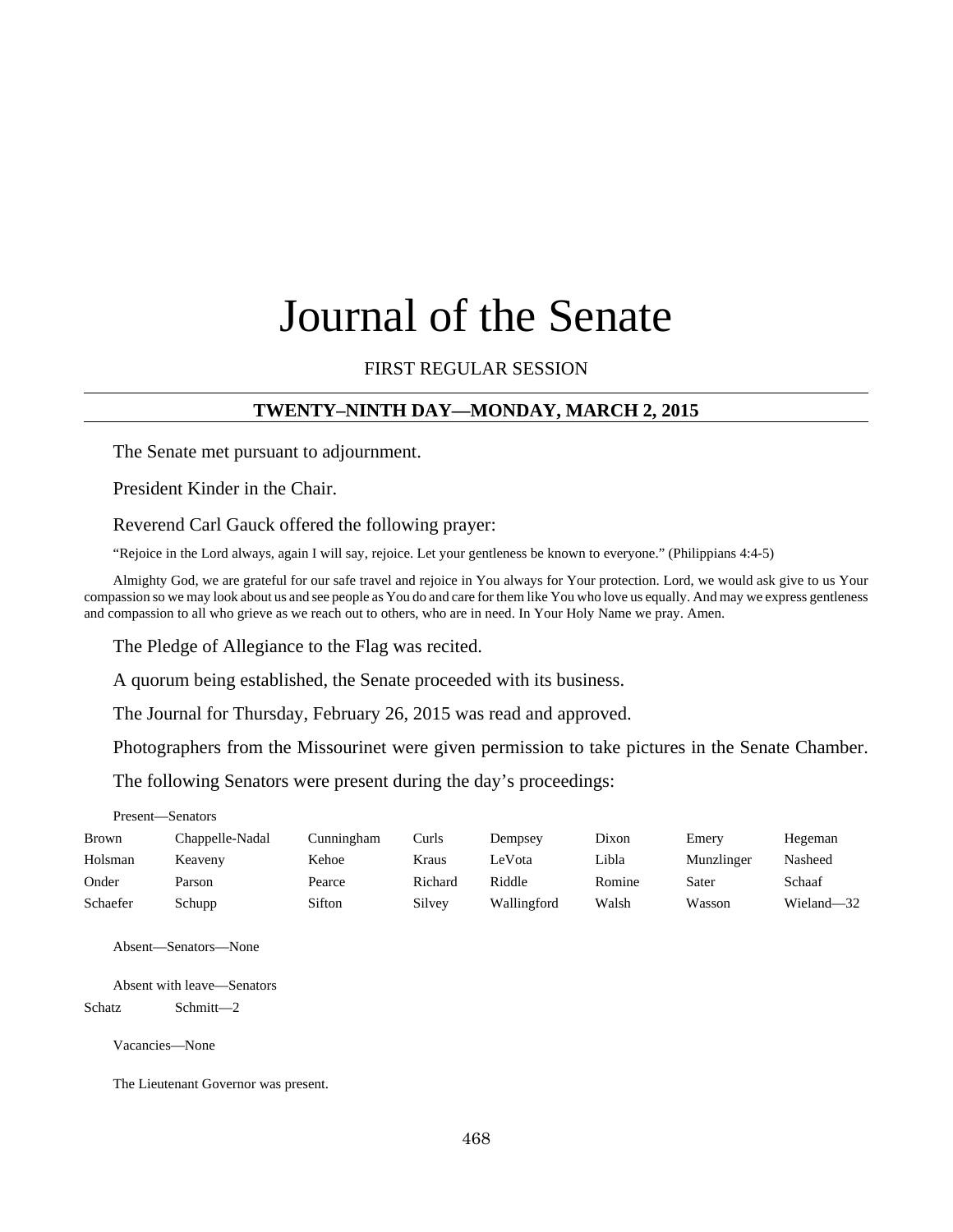#### **RESOLUTIONS**

Senator Silvey offered Senate Resolution No. 503, regarding Chiarra Franklin, Liberty, which was adopted.

Senator Brown offered Senate Resolution No. 504, regarding Kolten D. Asberry, Rolla, which was adopted.

Senator Schaaf offered Senate Resolution No. 505, regarding Alex Hall, St. Joseph, which was adopted.

Senator Schaaf offered Senate Resolution No. 506, regarding the Ninetieth Birthday of Betty Schoenlaub, St. Joseph, which was adopted.

Senator Schaefer offered Senate Resolution No. 507, regarding Christine Carson, which was adopted. Senator Schaefer offered Senate Resolution No. 508, regarding Janae Judon, which was adopted. Senator Schaefer offered Senate Resolution No. 509, regarding Hilary Schmidt, which was adopted. Senator Schaefer offered Senate Resolution No. 510, regarding Tom Laughlin, which was adopted.

Senator Schaefer offered Senate Resolution No. 511, regarding Briana Lynch, which was adopted.

Senator Schaefer offered Senate Resolution No. 512, regarding Adam Kidwell, which was adopted.

Senator Schaefer offered Senate Resolution No. 513, regarding Lindsey Mirielli, which was adopted.

Senator Schaefer offered Senate Resolution No. 514, regarding Samantha Fullington, which was adopted.

Senator Schaefer offered Senate Resolution No. 515, regarding Casey Gibbons, which was adopted.

Senator Kehoe offered Senate Resolution No. 516, regarding Cardinal Glennon Circle 322 of the Daughters of Isabella, Jefferson City, which was adopted.

Senator Walsh offered Senate Resolution No. 517, regarding Onyxx, Hazelwood, which was adopted.

Senator Schaefer offered Senate Resolution No. 518, regarding Neil Cathro, Columbia, which was adopted.

Senator Hegeman offered Senate Resolution No. 519, regarding Elijah Wayne Shafer, Holt, which was adopted.

# **CONCURRENT RESOLUTIONS**

Senator Brown moved that **HCR 20** be taken up for adoption, which motion prevailed.

On motion of Senator Brown, **HCR 20** was adopted by the following vote:

YEAS—Senators Brown Chappelle-Nadal Cunningham Curls Dempsey Dixon Emery Hegeman Holsman Keaveny Kehoe Kraus LeVota Libla Munzlinger Nasheed Onder Parson Pearce Richard Riddle Romine Sater Schaaf Schaefer Schupp Sifton Silvey Wallingford Walsh Wasson Wieland—32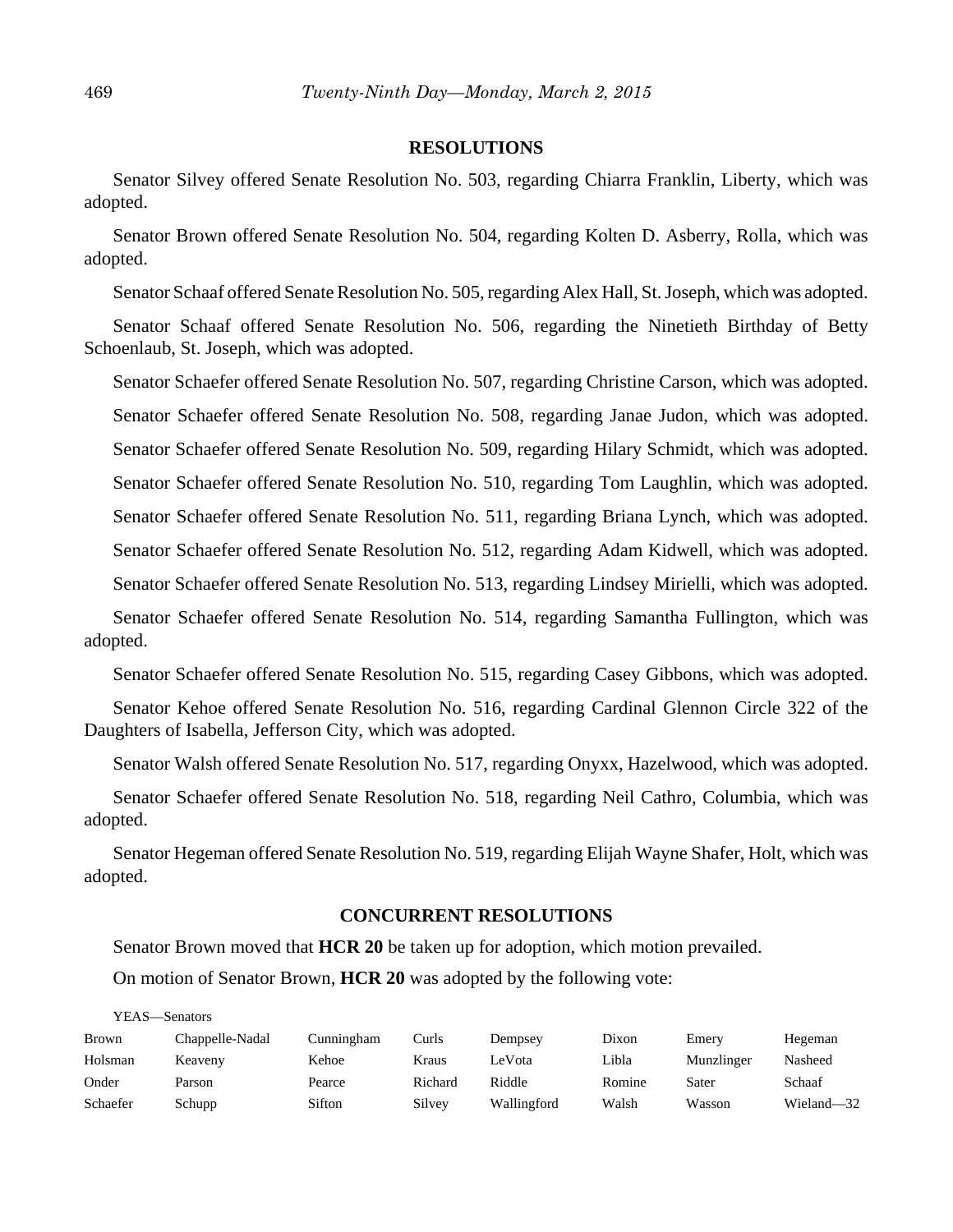```
NAYS—Senators—None
```
Absent—Senators—None

Absent with leave—Senators

Schatz Schmitt—2

Vacancies—None

Senator Kehoe assumed the Chair.

Senator Wasson moved that **SCR 12** be taken up for adoption, which motion prevailed.

On motion of Senator Wasson, **SCR 12** was adopted by the following vote:

YEAS—Senators

| Brown   | Chappelle-Nadal | Cunningham | Curls       | Dempsey | Dixon  | Emery      | Hegeman  |
|---------|-----------------|------------|-------------|---------|--------|------------|----------|
| Holsman | Keaveny         | Kehoe      | Kraus       | LeVota  | Libla  | Munzlinger | Onder    |
| Parson  | Pearce          | Richard    | Riddle      | Romine  | Sater  | Schaaf     | Schaefer |
| Schupp  | Sifton          | Silvey     | Wallingford | Walsh   | Wasson | Wieland—31 |          |

NAYS—Senators—None

Absent—Senator Nasheed—1

Absent with leave—Senators Schatz Schmitt—2

Vacancies—None

### **MESSAGES FROM THE GOVERNOR**

The following message was received from the Governor, reading of which was waived:

GOVERNOR OF MISSOURI JEFFERSON CITY 65102

February 27, 2015

To the Senate of the 98th General Assembly of the State of Missouri:

The following addendum should be made to the appointment of Robert Hartnett as chairman of the Missouri Board for Architects, Professional Engineers, Professional Land Surveyors, and Professional Landscape Architects, submitted to you on February 11, 2015. Line 5 should be amended to read:

Anderson, term expired.

Respectfully submitted, Jeremiah W. (Jay) Nixon Governor

President Pro Tem Dempsey referred the above addendum to the Committee on Gubernatorial Appointments.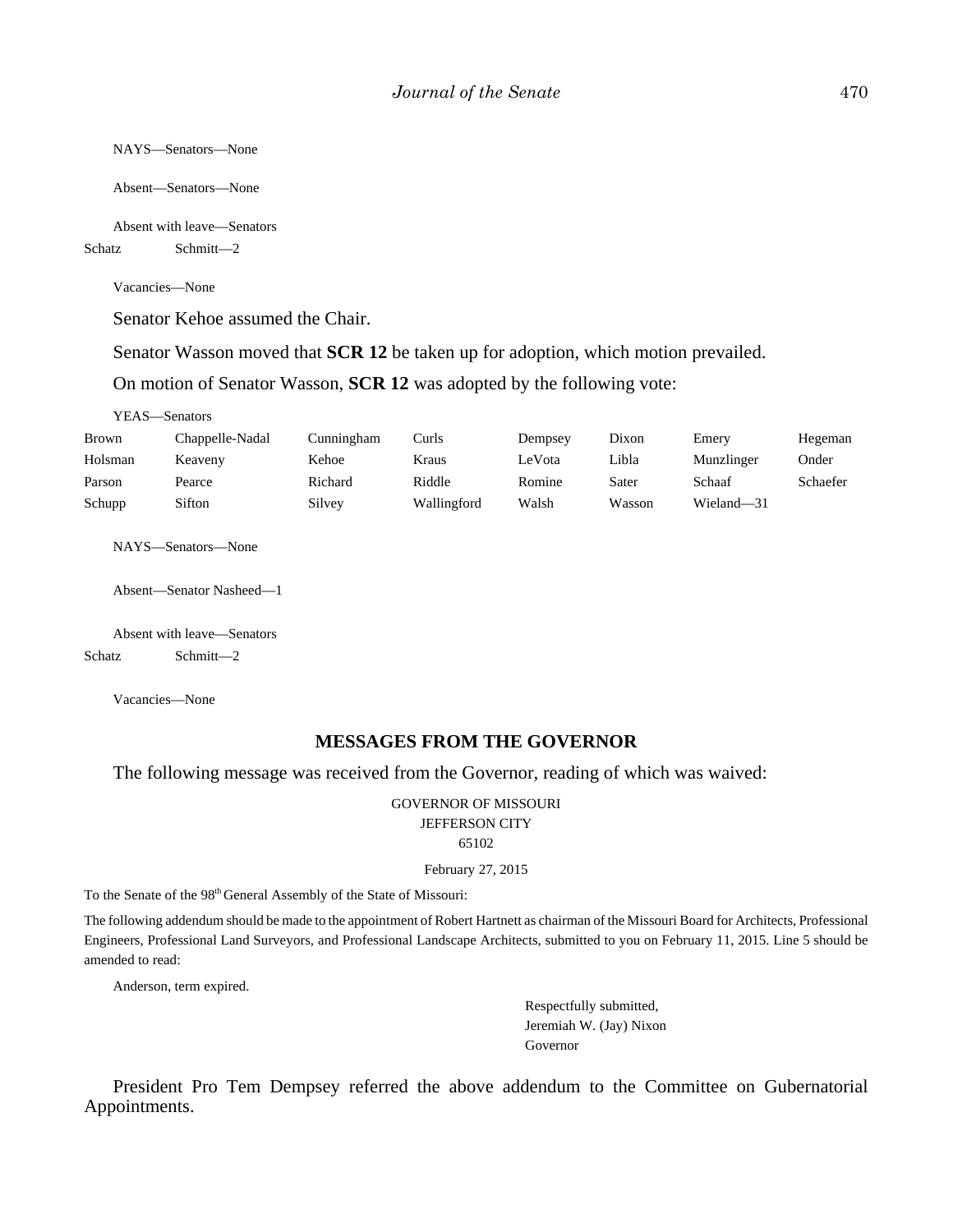#### **MESSAGES FROM THE HOUSE**

The following message was received from the House of Representatives through its Chief Clerk:

Mr. President: I am instructed by the House of Representatives to inform the Senate that the House has taken up and passed **HCS** for **HB 16**, entitled:

An Act to appropriate money for supplemental purposes for the several departments and offices of state government, and for the payment of various claims for refunds, for persons, firms, and corporations, and for other purposes, and to transfer money among certain funds, from the funds designated for the fiscal period ending June 30, 2015.

In which the concurrence of the Senate is respectfully requested.

Read 1st time.

#### **REFERRALS**

President Pro Tem Dempsey referred **SCR 30** to the Committee on Rules, Joint Rules, Resolutions and Ethics.

President Pro Tem Dempsey referred **SCS** for **SBs 1**, **22**, **49** and **70** to the Committee on Governmental Accountability and Fiscal Oversight.

On motion of Senator Richard, the Senate adjourned until 4:00 p.m., Tuesday, March 3, 2015.

# SENATE CALENDAR  $\overline{\phantom{a}}$

# THIRTIETH DAY--TUESDAY, MARCH 3, 2015 \_\_\_\_\_\_

### FORMAL CALENDAR

# SECOND READING OF SENATE BILLS

SB 461-Wieland SB 462-Schaefer SB 463-Dixon SB 464-Dixon SB 465-Schmitt SB 466-Schmitt SB 467-Sifton SB 468-Sifton SB 469-Munzlinger SB 470-Parson SB 471-Schaaf

SB 472-Schaaf SB 473-Schaaf SB 474-Wallingford SB 475-Dempsey SB 476-Kehoe SB 477-Wallingford SB 478-Onder SB 479-Onder SB 480-Onder SB 481-Onder SB 482-Schupp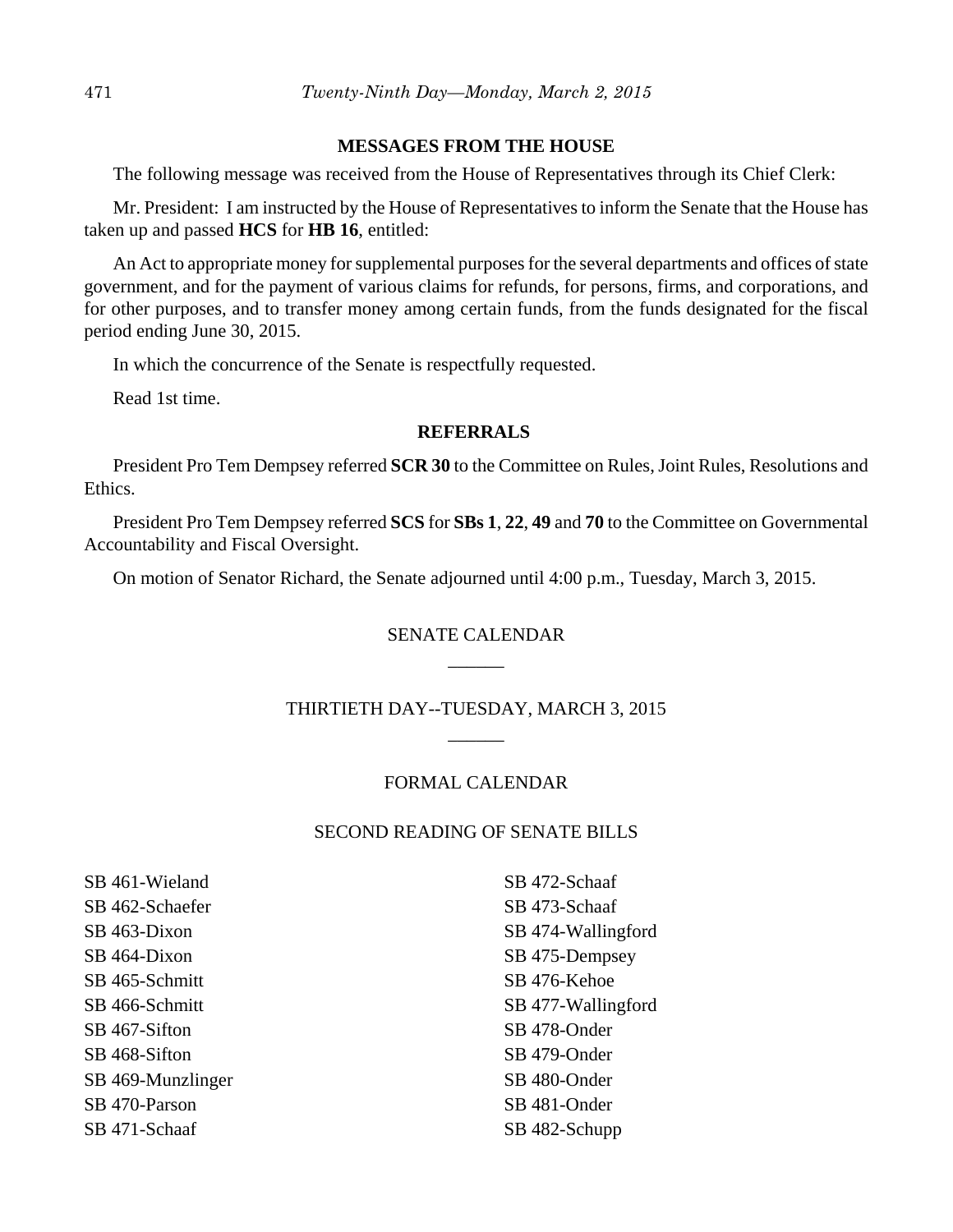SB 483-Silvey SB 484-Wieland SB 485-Wieland SB 486-Sifton SB 487-Richard SB 488-Cunningham SB 489-Cunningham SB 490-LeVota SB 491-Schatz SB 492-Schatz SB 493-Brown SB 494-LeVota SB 495-Hegeman SB 496-Hegeman SB 497-Hegeman SB 498-Wasson SB 499-Wasson SB 500-Riddle SB 501-Riddle SB 502-Schmitt SB 503-Wieland SB 504-Wieland SB 505-Wieland SB 506-Riddle SB 507-Silvey SB 508-Holsman and Riddle SB 509-Holsman SB 510-Holsman SB 511-Schaaf SB 512-Schaaf SB 513-Parson SB 514-Parson SB 515-Sater SB 516-Sifton SB 517-Wasson SB 518-Wallingford SB 519-Richard, et al SB 520-Kehoe SB 521-Kehoe SB 522-Kehoe

SB 523-Kraus SB 524-Cunningham SB 525-Brown SB 526-Riddle SB 527-Keaveny SB 528-Sater SB 529-Onder SB 530-Onder SB 531-Emery SB 532-Riddle SB 533-Riddle SB 534-Schaaf SB 535-Schaaf SB 536-Schaaf SB 537-Schaaf SB 538-Schaaf SB 539-Brown SB 540-Libla SB 541-Pearce SB 542-Sater SB 543-Schupp SB 544-Schaefer SB 545-Schaefer SB 546-Schaefer SB 547-Riddle SB 548-Sifton SB 549-Onder SB 550-Dixon SB 551-Hegeman SB 552-Munzlinger SB 553-Munzlinger SB 554-Munzlinger SB 555-Emery SB 556-Pearce SB 557-LeVota SB 558-Brown SB 559-Chappelle-Nadal, et al SB 560-Chappelle-Nadal SB 561-Wasson SB 562-Wieland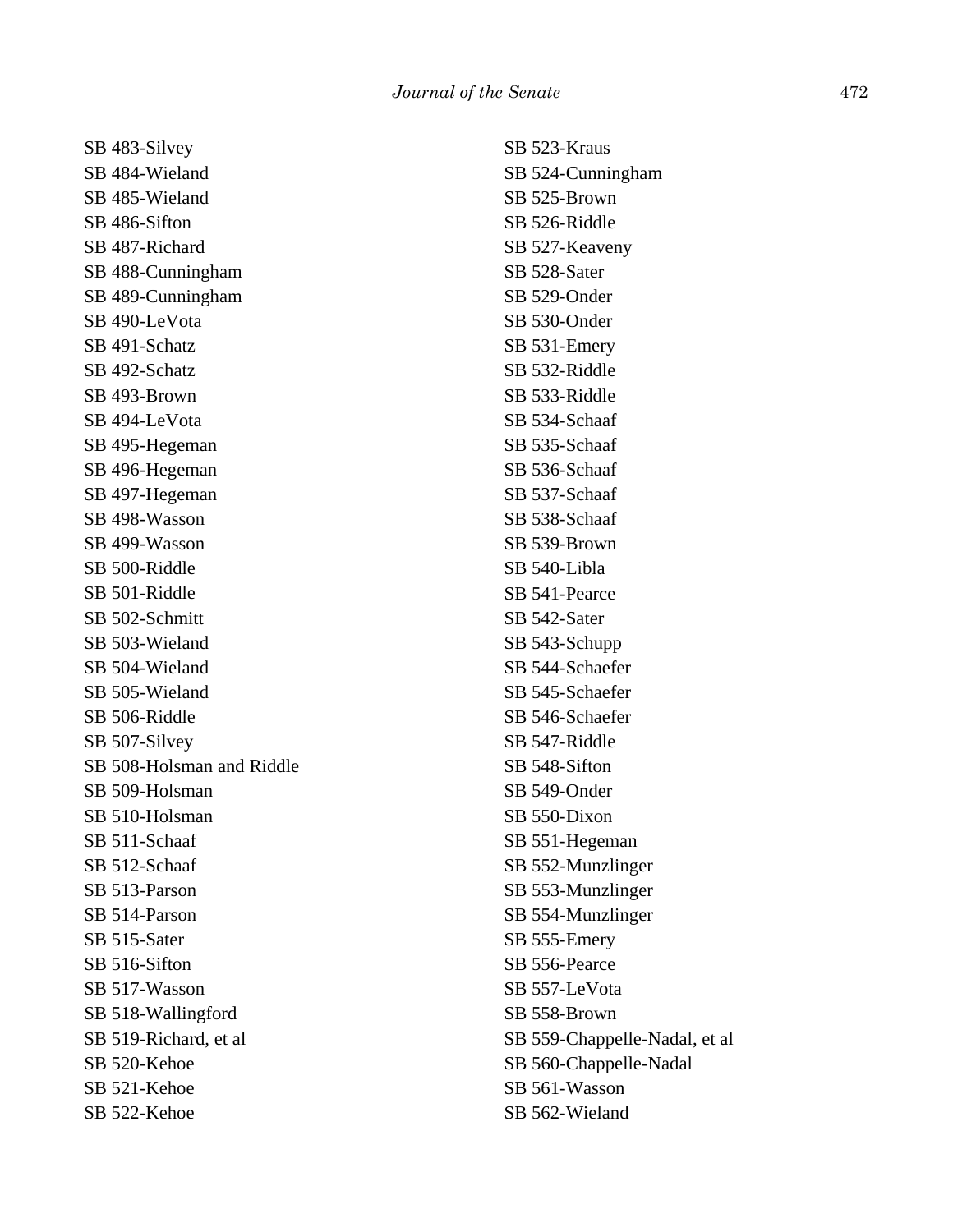SB 563-Wieland SB 564-Kehoe SB 565-Wallingford SB 566-Silvey SB 567-Chappelle-Nadal, et al

SB 568-Munzlinger SJR 13-Schaaf SJR 14-Dixon SJR 15-Cunningham

# HOUSE BILLS ON SECOND READING

HB 30-Dugger HB 92-Miller HB 125-Black HB 185-Love HB 190-Swan HCS for HB 42 HCS for HB 130 HCS for HB 50 HB 32-Hoskins HCS for HB 141 HB 29-Dugger HB 100-Gosen HB 233-Franklin HCS for HB 16

# THIRD READING OF SENATE BILLS

SCS for SB 19-Kraus (In Fiscal Oversight) SCS for SB 131-Parson SS for SCS for SB 122-Walsh (In Fiscal Oversight)

SCS for SBs 1, 22, 49 & 70-Pearce (In Fiscal Oversight)

# SENATE BILLS FOR PERFECTION

 1. SB 424-Pearce 2. SB 245-Hegeman, with SCS 3. SB 283-Kehoe 4. SB 59-Dixon 5. SB 107-Sater, with SCS 6. SB 67-Cunningham, with SCS 7. SB 227-Emery

- 8. SB 37-Romine, with SCS
- 9. SB 233-Kehoe, with SCS
- 10. SB 10-Schaaf, with SCS
- 11. SB 119-Brown and Chappelle-Nadal, with SCS
- 12. SB 152-Wallingford, with SCS
- 13. SB 58-Dixon

## INFORMAL CALENDAR

## SENATE BILLS FOR PERFECTION

SB 142-Romine, with SCS & SS for SCS (pending)

SB 330-Parson